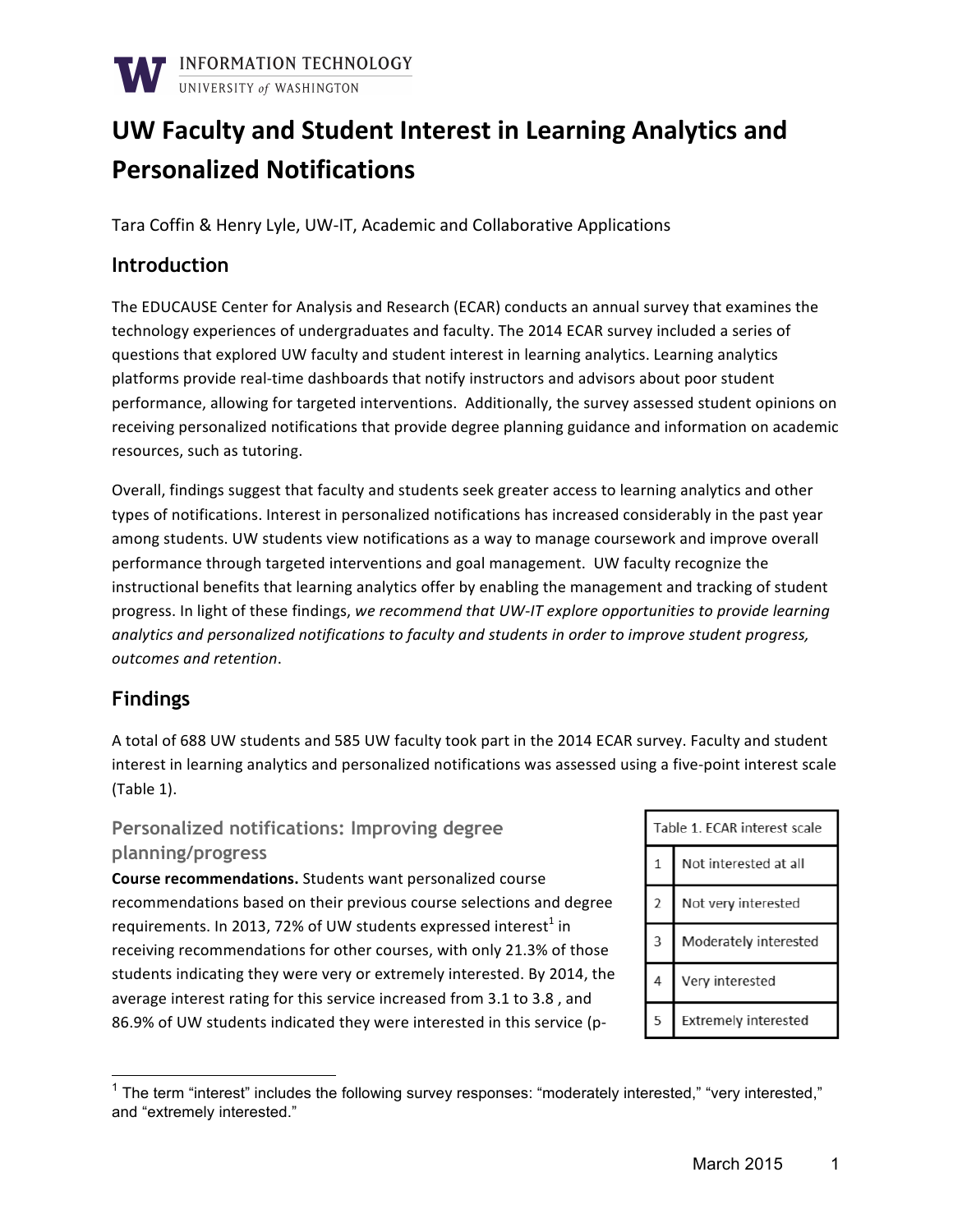

value <0.001). Over half of these respondents reported being very or extremely interested (Figure 1).

UW students reported greater interest in this service than faculty (Figure 2).

**Degree progress and planning.** Of those surveyed, 89.3% expressed interest in personalized notifications about degree progress (average interest rating=3.8, Figure 1). Students believed that these "real time updates [and] reminders on the classes required to... enter [or] complete a major" will assist them in identifying different courses that fit their interests and fulfill degree requirements. In addition to updates about degree progress and course recommendations, students wanted to better understand how the courses they take fit together in a meaningful way. Some UW students sought a tool that will help close "the gap between why a student is taking a course and how it fits into their bigger academic plan."

#### **Personalized notifications: Improving academic success**

**Student performance.** A majority of UW faculty surveyed (70%) expressed interest in receiving a notification if a student's progress in a course was declining (average interest rating=3.0, Figure 2). Likewise, 76.1% of UW students wanted to be notified if their academic performance was declining (average interest rating=3.3, Figure 1). But students wanted more than just a notification of potential failure in a course. ECAR student write-in responses indicated that students wanted to be notified if their academic performance fell below a target grade that they themselves determined.

**Real-time feedback on progress and learning experience**. Over 83% of UW students expressed interest in personalized visualizations and dashboards that provide them with real-time feedback about their progress in a course or learning experience (average interest rating=3.6, Figure 1). When asked what other types of notifications they consider most useful to improving their academic performance, students expressed interest in dashboards that display real-time notifications about upcoming due dates, exams, and other course-related scheduling items. Some suggestions included the option to receive customizable "real time updates [and] reminders" about course performance and posted feedback. 

Academic resources. In 2013, 33.7% of UW students reported being interested in receiving information about new or different academic resources, including information on tutoring or other skill building opportunities related to their field of study (average interest rating=3.2, Figure 1). By 2014, this number increased significantly to 47.6% (average interest rating=3.5; p-value <0.001). Students specifically expressed interest in receiving notifications about lectures/talks and Center for Learning and Undergraduate Enrichment (CLUE) sessions related to their degree. In the 2014 survey, 83.3% of UW faculty said they were interested in receiving suggestions for new or different academic resources for their students (average interest rating=3.5, Figure 2); this was the highest ranked item among faculty.

**Progress relative to classmates.** Over 85% of UW students were interested in receiving notifications about their academic performance relative to their peers (average interest rating=3.7, Figure 1). One student expressed interest in knowing comparative performance at the assignment level. Others wanted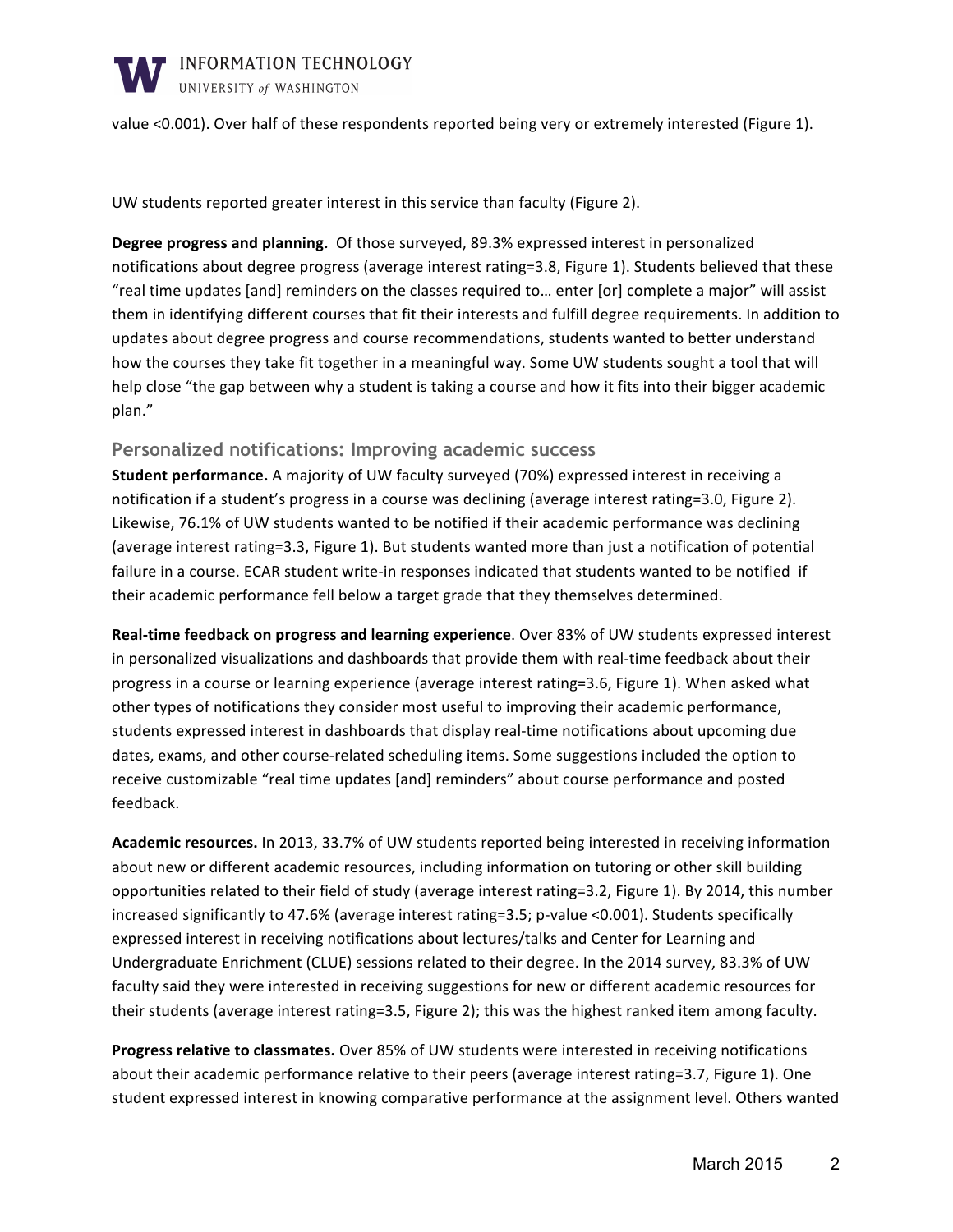

UNIVERSITY of WASHINGTON

to know the course average or were interested in referring to course averages of other students in their major or the averages of those who had taken the course in the past. Students said they would use this type of information to gauge the difficulty of the material, identify why they were struggling, proactively adjust their approach to the material, and predict their academic performance.

**Suggestions for improvement in course progress**. Over 85% of UW students said they would like to receive suggestions on how to improve their academic performance (average interest rating =3.7, Figure 1). Faculty were less interested in this student-centered service (average interest rating=3.0, Figure 2). Just over 85% of UW students reported a desire for personalized quizzes and practice questions that allow them to address areas of weakness (average interest rating=3.7, Figure 1). One student added that "personalized tests would be beneficial compared to standardized ones" for practice problems. Students felt these instruments would indicate where students should focus, and communicate areas of need to instructors.

**Automated attendance tracking.** Neither UW students nor faculty were interested in automated attendance tracking. Only 25.1% of students and 20.3% of faculty desired this service. Automated attendance tracking was the lowest ranking item for both populations, with average student interest in this service rated at 2.6 and faculty falling short of this at 2.3 (Figures 1 and 2). One student said "money would be much better spent" addressing other types of notification systems, including information about academic performance.



Figure 1: Average interest ratings for various personalized notifications among UW students in 2013 and 2014. Only two survey items on notifications were included in the 2013 survey. \*Indicates survey item that both students and faculty were asked in 2014.  $^{\Delta}$ Indicates that these were the only questions pertaining to personalized alerts and notifications that were asked in the 2013 ECAR survey, relevant to this report.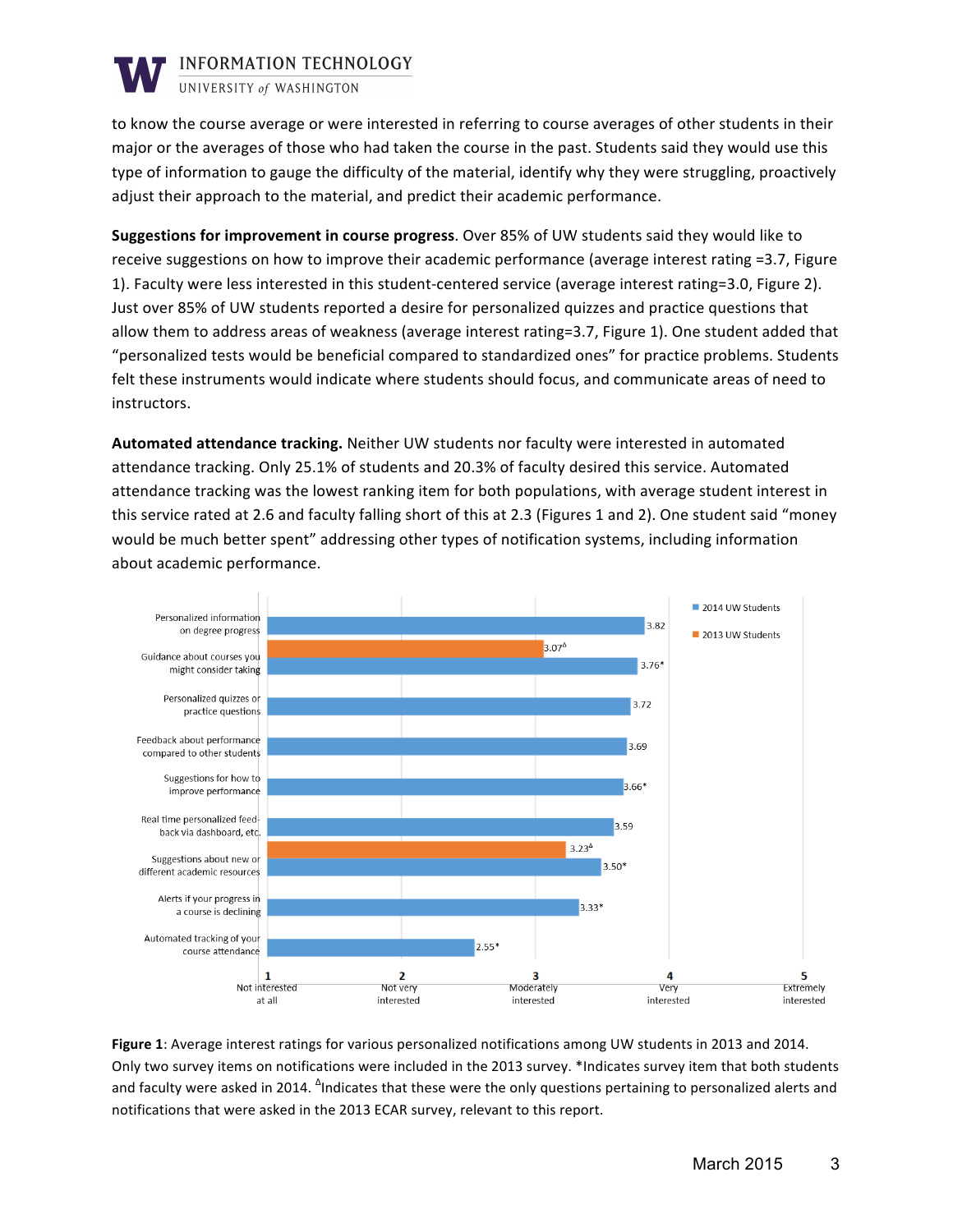





### **Recommendations**

When asked to reflect on whether the UW uses analytics to support critical institutional outcomes, UW faculty reported greater uncertainty about whether analytics are being used in this way than did faculty at peer institutions (40.2% UW faculty versus 30.0% faculty at peer institutions, p-value=0.007). At the same time, faculty and students at UW expressed interest in utilizing analytics that have the potential to support important institutional goals, such as improving student retention and reducing time to graduation. Faculty and student interest in notification systems that can positively impact the student experience while supporting institutional goals provides a unique opportunity for UW-IT. UW-IT is currently making strides to provide students with personalized content via MyUW and academic planning tools via MyPlan, however there is ample room for growth in this area. Given the findings of this report, which echo sentiments expressed in other UW-IT user research projects, we make the following recommendations.

**Provide students and faculty with up-to-the-minute notifications about academic performance.** UW-IT should evaluate learning analytics platforms that make personalized information readily accessible and useful. The learning analytics platform should have the following features:

- Notifications to faculty when student progress indicates potential failure
- The ability for students to set target grades and receive notification when they fall below this threshold
- The ability for students to view their academic performance in relation to their classmates.